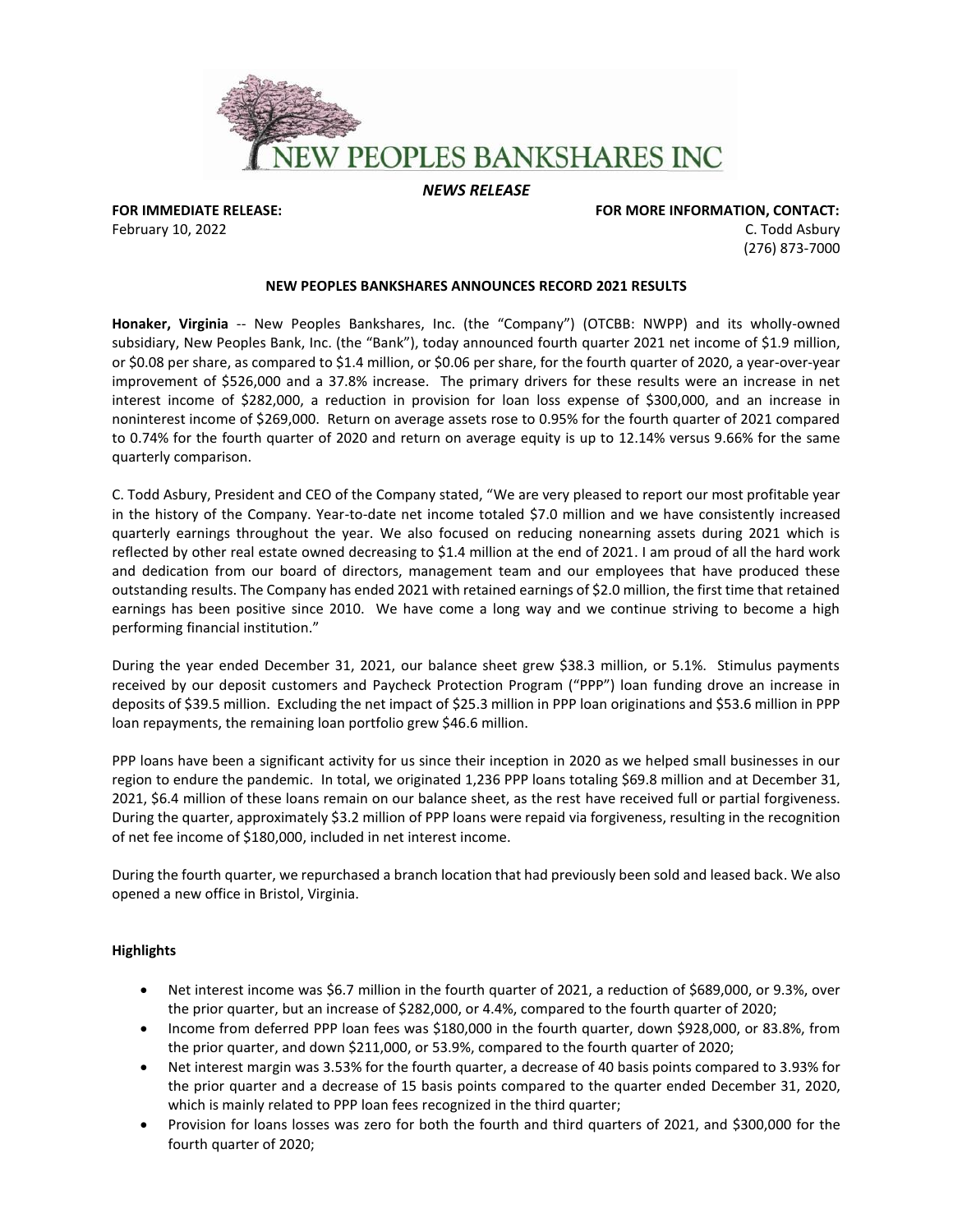- Noninterest income was \$2.5 million for the fourth quarter, a decrease of \$467,000, or 15.7%, compared to the prior quarter, but an increase of \$269,000, or 12.0%, compared to the fourth quarter of 2020;
- Total noninterest expense was \$6.7 million for the fourth quarter, an improvement of \$1.3 million, or 16.6%, compared to the prior quarter, but an increase of \$455,000, or 7.3%, compared to the fourth quarter of 2020;
- Occupancy expense was \$1.2 million in the fourth quarter, down \$1.0 million, or 45.4%, from the prior quarter, due to nonrecurring disposal costs related to three former branch facilities recorded in the prior quarter, but higher by \$69,000, or 6.0%, compared to the fourth quarter of 2020;
- Loan balances totaled \$593.7 million at December 31, 2021, an increase of \$19.7 million, or 3.4%, compared to September 30, 2021, and an increase of \$18.2 million, or 3.2%, compared to December 31, 2020;
- Deposit balances totaled \$707.5 million at December 31, 2021, a decrease of \$6.0 million, or 0.8%, compared to September 30, 2021, but an increase of \$39.5 million, or 5.9%, since December 31, 2020; and
- Annualized net charge offs as a percentage of average loans were (0.05%) during the fourth quarter of 2021, as recoveries exceeded charge-offs by \$77,000, compared to 0.03% during the third quarter of 2021, and 0.07% during the fourth quarter of 2020.

# **Quarterly Earnings**

For the fourth quarter of 2021, net income improved to \$1.9 million, or \$0.08 per share, an increase of \$72,000, or 3.9%, compared to the prior quarter. Although noninterest expense improved by \$1.3 million, noninterest income decreased \$467,000 and net interest income decreased \$689,000. The improvement in noninterest expense is a result of \$1.1 million in nonrecurring costs recorded in the prior quarter related to revaluing three former branch facilities transferred to other real estate owned. The decrease in noninterest income is due to two nonrecurring items of \$322,000 of gains on sales of investment securities and \$190,000 of gains on sales of former branch facilities, recorded during the prior quarter. The decrease in net interest income was primarily the result of a decrease of \$762,000 in interest income on loans, including fees. While interest income on loans improved \$137,000, fees on loans declined \$899,000, due mainly to a decrease of \$928,000 in fees recognized on PPP loans. We anticipate no further material reductions or increases in loan fee income, given that PPP originations ended in June 2021 and remaining PPP loan balances total only \$6.4 million.

The provision for loan losses was zero this quarter and the prior quarter, compared to \$300,000 for the fourth quarter of 2020, due to improving employment and non-inflation related economic conditions, plus reduced past due and nonaccrual loans.

For the fourth quarter of 2021 compared to the fourth quarter of 2020, net income improved \$526,000, or 37.8%. This is due to an increase of \$282,000 in net interest income, a decrease of \$300,000 in provision for loan loss expense, and a \$269,000 increase in noninterest income, offset by an increase of \$455,000 in noninterest expense. The increase in net interest income was driven by a \$399,000 reduction in interest expense on deposits and a \$174,000 increase in interest income on investments, offset by a \$315,000 decrease in interest income on loans, including fees. The reduction in interest expense on deposits is due to a combination of lower average balances and lower rates on time deposits. The improvement in interest income on investments is due to an increase of \$62.0 million in average balances, which offset a reduction in yield to 1.62% from 2.35%. The decrease in interest income on loans is primarily due to a decrease of \$256,000 in loan fees. The decrease in provision for loan loss expense is due to improved economic conditions, as described previously. The increase in noninterest income is primarily due to increased card processing and interchange income of \$119,000, increased income of \$71,000 from service charges and fees, and increased revenue from financial services of \$37,000.

The net interest margin for the fourth quarter of 2021 was 3.53%, a decrease of 40 basis points compared to 3.93% for the prior quarter. Our yield on earning assets declined to 3.83% from 4.26%, due largely to the decrease in PPP loan fees previously mentioned. Yield on loans, not including loan fees, improved to 4.47% for the fourth quarter of 2021 compared to 4.40% for the prior quarter, mainly due to the impact of the repayment of PPP loans which carry a contractual interest rate of 1.0% combined with loan originations at higher rates. Our cost of funds, including noninterest-bearing deposits, dropped to 0.31% for the fourth quarter of 2021, compared to 0.34% for the prior quarter and 0.58% for the fourth quarter of 2020, a result of lower time deposit rates and average balances, coupled with increased average balances of noninterest-bearing deposits. Average balances of noninterest bearing deposits increased \$39.4 million in the fourth quarter of 2021 compared to the fourth quarter of 2020, due to stimulus payments and PPP funds, which are generally deposited into customer accounts. These have had a large positive effect on our cost of funds.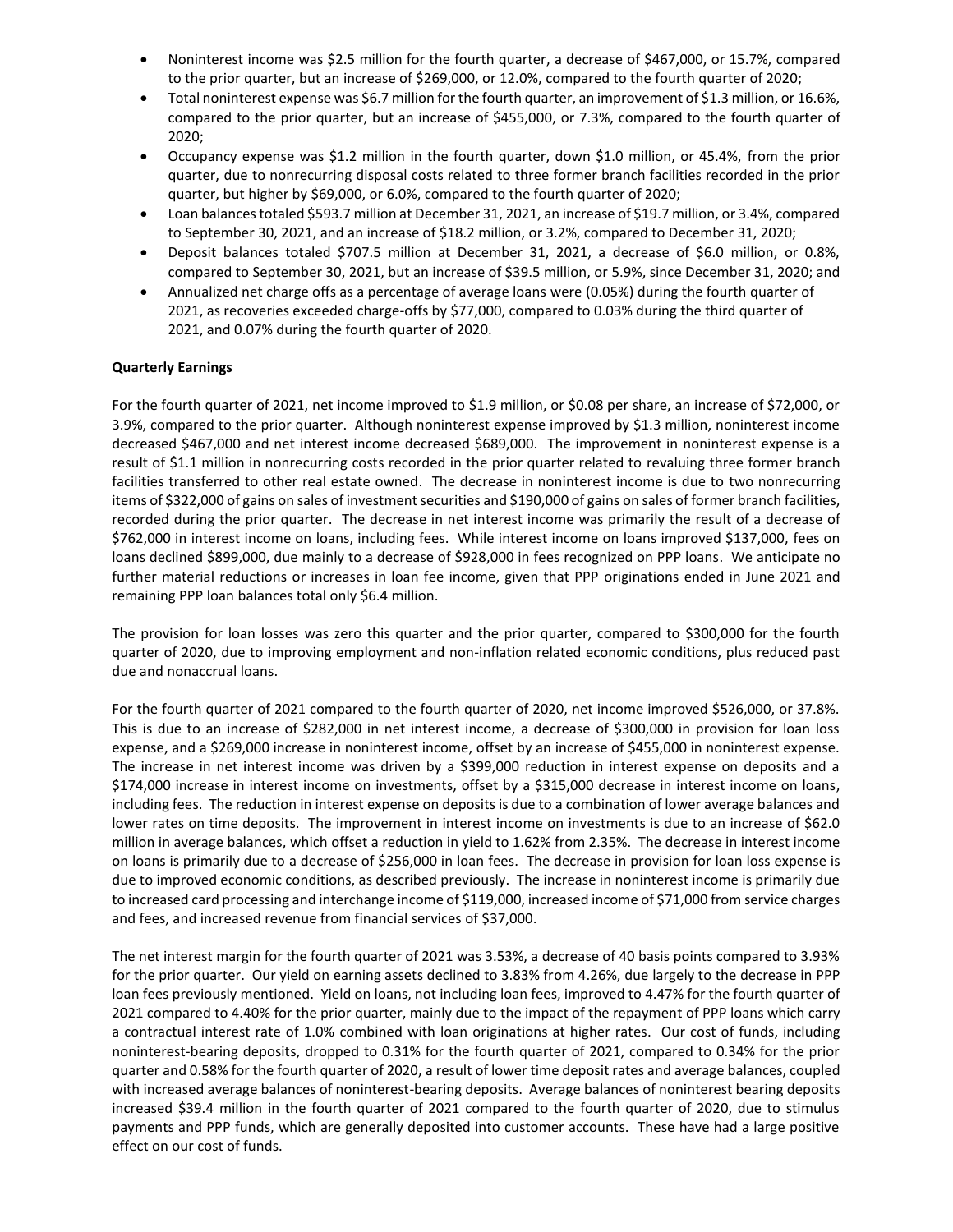## **Year-to-date Earnings**

For the year ended December 31, 2021, net income was \$7.0 million, or \$0.29 per share, an increase of \$4.1 million, or 142.6%, over the prior year. The improvement is due to an increase of \$2.1 million in net interest income, a decrease of \$1.9 million in provision for loan loss expense, and an increase of \$1.8 million in noninterest income, offset by an \$870,000 increase in noninterest expense as discussed in the following paragraphs.

The increase of \$2.1 million in net interest income was due primarily to a decrease of \$2.0 million in interest expense on deposits, plus an increase of \$329,000 in interest income on investments, partially offset by a \$315,000 decrease in interest income on loans, including fees. The reduction in interest expense on deposits is due to reduced rates on time deposits and a reduction of \$34.7 million in average time deposit balances. The increase in interest income on investments is due to an increase in average balances of \$33.6 million, as we redeployed excess funds into investment securities, which generally provide higher yields than cash. The decrease in interest income on loans, including fees, was driven by a decrease of \$1.4 million in interest on loans, offset by an increase in fees of \$1.1 million. The reduced loan interest income was driven by lower average yields, which decreased to 4.42% for 2021 compared to 4.72% for 2020, even though average loan balances increased \$8.0 million. The yield reduction is reflective of the general low interest rate environment over the past two years combined with excess liquidity as stimulus monies have, to some degree, been retained by the recipients. The increase in loan fee income is a result of recognition of net deferred fees on PPP loanstotaling \$2.0 million in 2021, as compared to \$964 thousand in 2020. As noted earlier, the Paycheck Protection Program ended in June 2021 and remaining PPP loan balances total only \$6.4 million at year-end 2021. Therefore, the remaining PPP loans and net unearned fees will not have a material impact on future earnings.

The reduction in both interest income and interest expense was driven mainly by lower market rates, which have fallen throughout 2020 and 2021. Our total average yield on earning assets was 4.00% during 2021, compared to 4.36% during 2020. The reduction in our average cost of funds to 0.37% during 2021, compared to 0.72% during 2020, was driven mainly by an increase of \$44.1 million in average balances of noninterest-bearing deposits, due to stimulus payments and PPP funds, which are generally deposited into customer accounts. Due to the factors above, the net interest margin for 2021 was 3.64%, a decrease of 1 basis point compared to 3.65% for 2020.

The decrease of \$1.9 million in provision for loan loss expense is due to improving asset quality, as exhibited by reductions in past due, classified loans and nonaccrual loans, along with improving employment and non-inflation related economic conditions, as discussed earlier.

The \$1.8 million increase in noninterest income was driven by an additional \$507,000 in service charges and fees, a \$557,000 increase in card processing and interchange income, a \$313,000 increase in financial services fees, plus nonrecurring gains on sales of investment securities of \$322,000. The improvement in service charges and fees resulted from the fee schedule changes we made in August 2020. The improvement in card processing and interchange income resulted from increased volume and the related increase in interchange fees received. Efforts to increase noninterest income revenues from financial services drove the improvement in insurance and investment fees. Other noninterest income also increased by \$138,000, but after considering the nonrecurring net gains on sales of fixed assets of \$190,000 in 2021 and the \$220,000 bonus payment received in 2020 from a service provider, the increase in this component would have been \$168,000. This increase is due to a \$128,000 growth in earnings from commissions and gains on originations and sales of mortgage loans in the secondary market.

Noninterest expense grew by \$870,000 primarily due to valuation adjustments of \$1.1 million on three former branch office locations, which were transferred into other real estate owned offset by a \$566,000 reduction in salaries and benefit expense. Excluding the valuation adjustments, occupancy and equipment expense increased \$182,000, due largely to costs associated with the Kingsport and Bristol – W. State Street offices, which opened in the third quarter of 2020, and fourth quarter of 2021, respectively. The reduction in salaries and benefit expense is due to the restructuring implemented during the second quarter of 2020. Other operating expenses were up \$240,000 due to higher loan expenses and other real estate expenses of \$246,000 and \$199,000, respectively. These increases offset decreases in FDIC insurance and consulting, which decreased \$128,000 and \$236,000, respectively. FDIC premiums decreased due to improvements in our risk assessment. Consulting decreased due to costs incurred in 2020, which were not repeated in 2021. In addition, 2021 includes a \$76,000 increase in bank franchise taxes due to the increased tax base and increased tax volume for other states.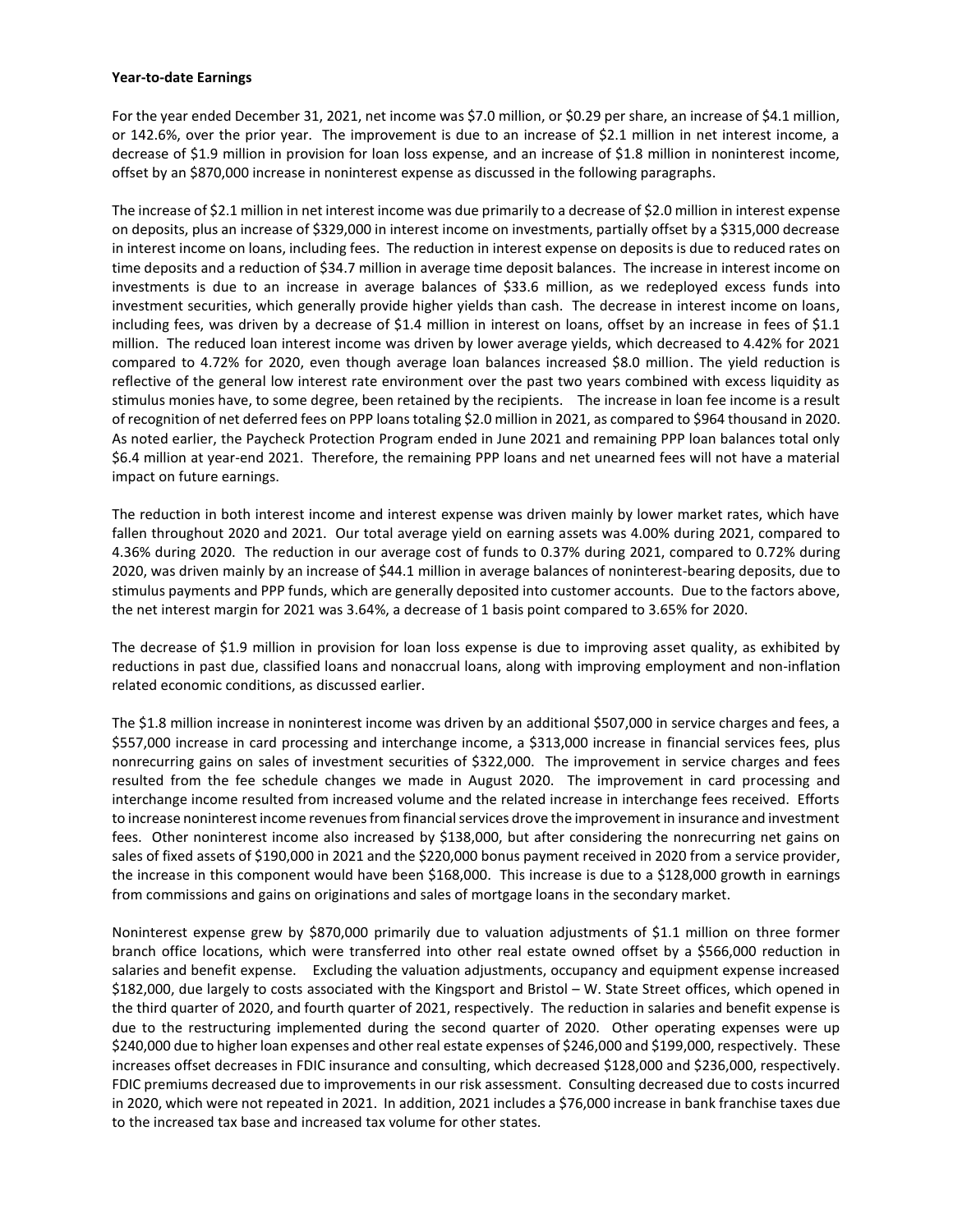Income taxes increased \$839,000, or 76.1%, which correlates to the growth in pretax earnings.

## **Balance Sheet**

During the quarter ended December 31, 2021, total assets decreased \$6.2 million, or 0.8%, to \$794.6 million, compared to \$800.8 million at September 30, 2021. Interest bearing deposits in other banks decreased \$23.8 million, due to funding loan originations which increased loan balances by \$19.7 million, and decreased deposit balances \$6.0 million.

At December 31, 2021, compared to the prior year-end, total assets grew \$38.3 million, or 5.1%. Loan balances increased \$18.2 million, or 3.2%. Excluding the net impact of \$25.3 million in PPP loan originations and \$53.6 million of PPP loan repayments, the remaining loan portfolio grew \$46.6 million, due largely to our new Boone loan production office, which opened during the fourth quarter of 2020.

During the year ended December 31, 2021, deposits grew \$39.5 million, or 5.9%, due to the impact of stimulus payments and PPP loan funds during the first half of the year, combined with residual liquidity that remains in the financial markets. This deposit growth, combined with a decrease of \$30.3 million in interest bearing deposits in other banks, funded a net increase in the investment portfolio of \$59.0 million.

## **Capital**

During the year ended December 31, 2021, total capital increased \$5.5 million, as earnings added \$7.0 million, while accumulated other comprehensive income decreased by \$1.6 million. Consequently, book value per share increased to \$2.66 at December 31, 2021 compared to \$2.43 at December 31, 2020. The bank remains well capitalized per regulatory guidance.

## **Asset Quality**

The allowance for loan losses as a percentage of total loans was 1.13% at December 31, 2021, 1.16% at September 30, 2021, and 1.25% at December 31, 2020.

Annualized net charge-offs, as a percentage of average loans, was (0.05%) during the fourth quarter of 2021, as recoveries exceeded charge-offs by \$77,000. Annualized net charge-offs were 0.03% during the prior quarter and 0.07% during the fourth quarter of 2020. Our quarterly assessment of the allowance for loan losses did not indicate the need for additional provision expense, due to improving qualitative factors as previously discussed. For the year ended December 31, 2021, net charge-offs were 0.14% of average loans, compared to 0.08% for 2020.

Nonperforming assets, which include nonaccrual loans and other real estate owned, totaled \$4.3 million at December 31, 2021, a decline of \$1.1 million, or 21.0%, during the fourth quarter and a decline of \$4.6 million, or 51.6%, since year-end 2020. Nonperforming assets as a percentage of total assets were 0.54% at December 31, 2021, 0.68% at September 30, 2021, and 1.17% at December 31, 2020.

As we continue working to reduce nonearning assets, other real estate owned is declined to \$1.4 million as of December 31, 2021, compared to \$3.3 million as of December 31, 2020. At December 31, 2021, approximately \$912,000 of other real estate owned consisted of former branch facilities.

#### **About New Peoples Bankshares, Inc.**

New Peoples Bankshares, Inc. is a one-bank financial holding company headquartered in Honaker, Virginia. Its wholly-owned subsidiary provides banking products and services through its 19 branch locations throughout southwest Virginia, eastern Tennessee, southern West Virginia, and a loan production office in western North Carolina. The Company's common stock is traded over the counter under the trading symbol "NWPP". Additional investor information can be found on the Company's website at [www.npbankshares.com.](http://www.npbankshares.com/)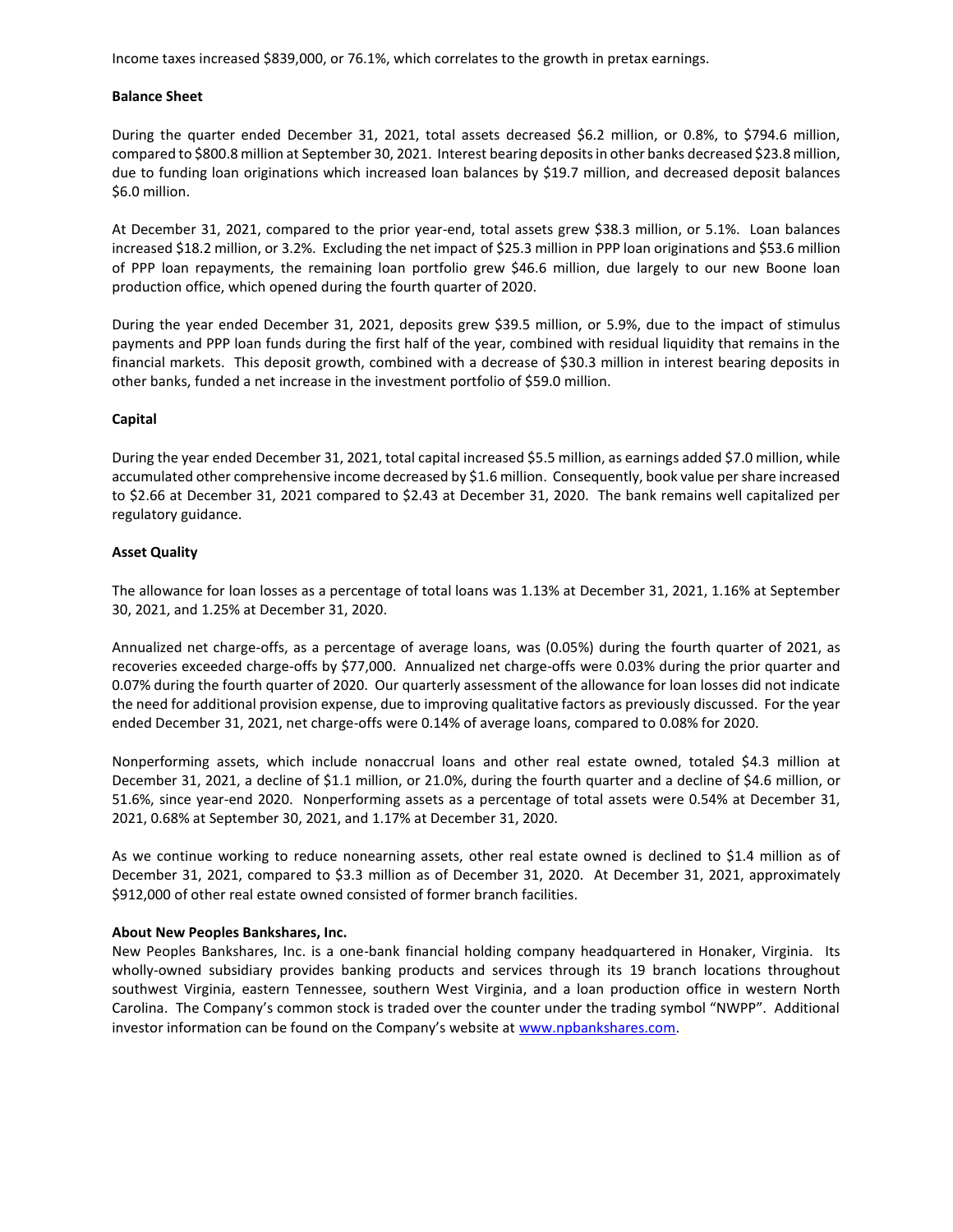*This news release contains statements concerning the Company's expectations, plans, objectives, future financial performance and other statements that are not historical facts. These statements may constitute "forward-looking statements" as defined by federal securities laws. These statements may address issues that involve estimates and assumptions made by management, risks and uncertainties, and actual results could differ materially from historical results or those anticipated by such statements. Important factors that may cause actual results to differ from projections include:*

*(i) the success or failure of efforts to implement the Company's business plan; (ii) any required increase in the Company' regulatory capital ratios; (iii) satisfying other regulatory requirements that may arise from examinations, changes in the law and other similar factors; (iv) deterioration of asset quality; (v) changes in the level of the Company's nonperforming assets and charge-offs; (vi) fluctuations of real estate values in the Company's markets; (vii) the Company's ability to attract and retain talent; (viii) demographical changes in the Company's markets which negatively impact the local economy; (ix) the uncertain outcome of enacted legislation to stabilize the United States financial system; (x) the successful management of interest rate risk; (xi) the successful management of liquidity; (xii) changes in general economic and business conditions in the Company's market area and the United States in general; (xiii) credit risks inherent in making loans such as changes in a borrower's ability to repay and the Company's management of such risks; (xiv) competition with other banks and financial institutions, and companies outside of the banking industry, including online lenders and those companies that have substantially greater access to capital and other resources; (xv) demand, development and acceptance of new products and services the Company has offered or may offer; (xvi) the effects of, and changes in, trade, monetary and fiscal policies and laws, including interest rate policies of the Board of Governors of the Federal Reserve System, inflation, interest rate, market and monetary fluctuations; (xvii) the occurrence of significant natural disasters, including severe weather conditions, floods, health related*  issues (including the recent novel coronavirus (COVID-19) outbreak and the associated efforts to limit *the spread of the disease), and other catastrophic events; (xviii) technology utilized by the Company; (xix) the Company's ability to successfully manage cyber security; (xx) the Company's reliance on thirdparty vendors and correspondent banks; (xxi) changes in generally accepted accounting principles; (xxii) changes in governmental regulations, tax rates and similar matters; and (xxiii) other risks which may be described in future filings the Company makes with the Securities and Exchange Commission. The Company expressly disclaims any obligation to update or revise any forward-looking statements, whether as a result of new information, future events or otherwise, except as required by law.*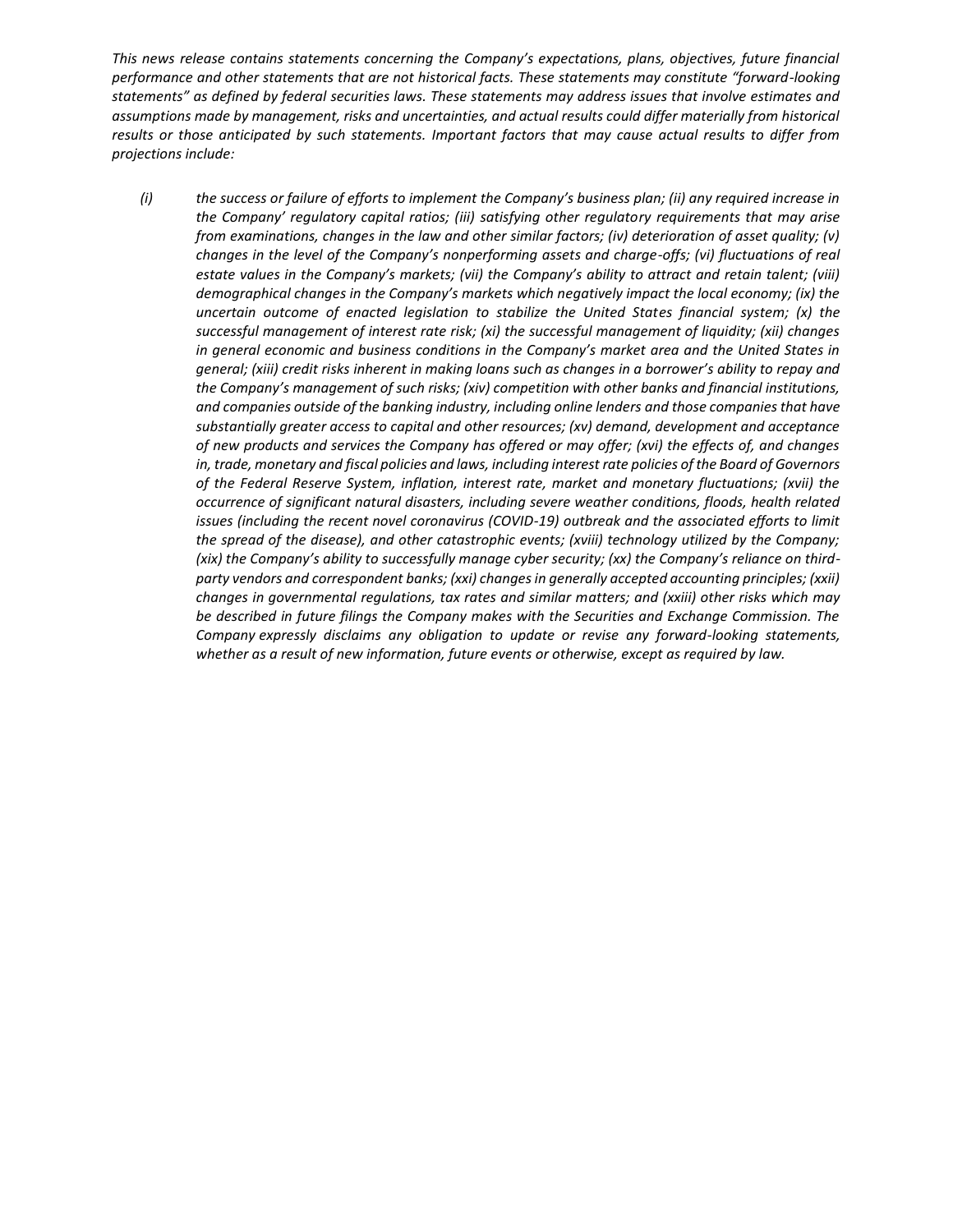# **NEW PEOPLES BANKSHARES, INC. CONSOLIDATED BALANCE SHEET HIGHLIGHTS QUARTERS ENDED DECEMBER 31, 2021 THROUGH DECEMBER 31, 2020**

# (IN THOUSANDS EXCEPT SHARE DATA)

| (UNAUDITED)                                        |                               |          |                 |           |              |
|----------------------------------------------------|-------------------------------|----------|-----------------|-----------|--------------|
| Dollars in thousands, except per share             | December 31,<br>September 30, |          | <b>June 30,</b> | March 31, | December 31, |
|                                                    | 2021                          | 2021     | 2021            | 2021      | 2020         |
| <b>Total Cash and Cash Equivalents</b>             | \$60,946                      | \$86,542 | \$69,657        | \$131,204 | \$92,350     |
| Investment securities available-for-sale           | 107,358                       | 105,228  | 96,031          | 46,292    | 48,406       |
| Loans held for sale                                |                               | 109      |                 |           | 389          |
| Loans receivable, net of allowance for loan losses | 587,009                       | 567,396  | 585,218         | 587,161   | 568,375      |
| <b>Total Assets</b>                                | 794,647                       | 800,849  | 797,588         | 810,266   | 756,302      |
| <b>Total Deposits</b>                              | 707,513                       | 713,489  | 711,367         | 720,954   | 668,012      |
| <b>Total Liabilities</b>                           | 731,016                       | 738,331  | 736,624         | 750,919   | 698,125      |
| Total Stockholders' Equity                         | 63,631                        | 62,518   | 60,964          | 59,247    | 58,177       |

# **NEW PEOPLES BANKSHARES, INC. CONSOLIDATED STATEMENTS OF INCOME HIGHLIGHTS FOR THE QUARTERS ENDED DECEMBER 31, 2021 THROUGH DECEMBER 31, 2020** (IN THOUSANDS EXCEPT SHARE AND PER SHARE DATA)

(UNAUDITED)

| Dollars in thousands, except per share              | 2021    | December 31, September 30,<br>2021 | <b>June 30,</b><br>2021 | March 31,<br>2021 | December 31,<br>2020 |
|-----------------------------------------------------|---------|------------------------------------|-------------------------|-------------------|----------------------|
| Interest income on loans, including fees            | \$6,840 | \$7,602                            | \$6,960                 | \$6,921           | \$7,155              |
| Interest income on investment securities            | 408     | 388                                | 334                     | 247               | 234                  |
| Total interest and dividend income                  | 7,301   | 8,044                              | 7,348                   | 7,219             | 7,439                |
| Interest expense on deposits                        | 468     | 522                                | 575                     | 683               | 867                  |
| Total interest expense                              | 572     | 626                                | 697                     | 806               | 992                  |
| Net interest income                                 | 6,729   | 7,418                              | 6,651                   | 6,413             | 6,447                |
| Provision for loan losses                           |         |                                    | 186                     | 186               | 300                  |
| Net interest income after provision for loan losses | 6,729   | 7,418                              | 6,465                   | 6,227             | 6,147                |
| Total noninterest income                            | 2,503   | 2,970                              | 2,378                   | 2,129             | 2,234                |
| Total noninterest expenses                          | 6,727   | 8,067                              | 6,724                   | 6,349             | 6,272                |
| Income tax expense                                  | 588     | 476                                | 456                     | 422               | 718                  |
| Net income                                          | \$1,917 | \$1,845                            | \$1,663                 | \$1,585           | \$1,391              |
| Basic and diluted income per share*                 | \$0.08  | \$0.08                             | \$0.07                  | \$0.07            | \$0.06               |

\*-For 2021, quarterly income per share does not total year-to-date income per share due to rounding.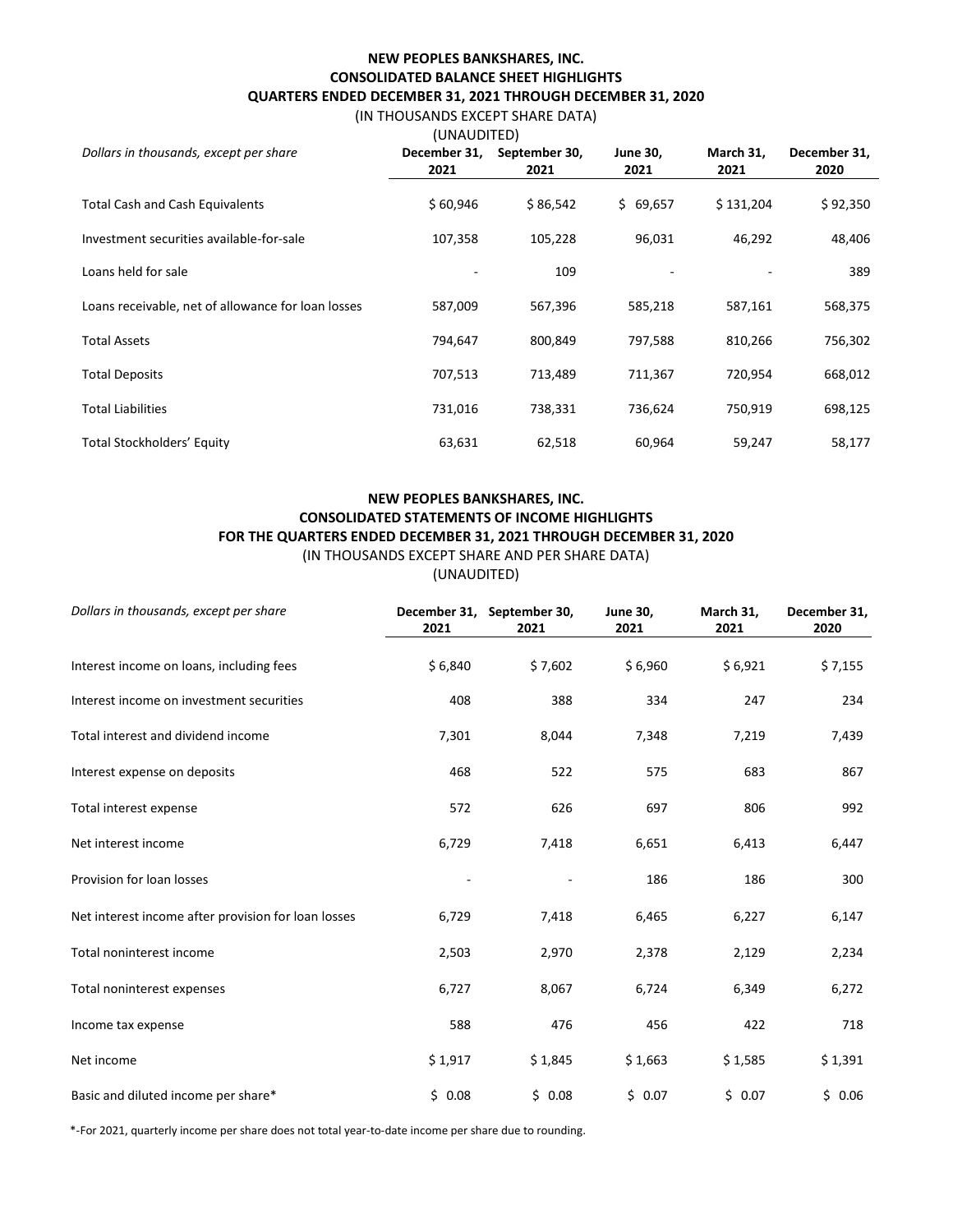# **NEW PEOPLES BANKSHARES, INC. CONSOLIDATED STATEMENTS OF INCOME HIGHLIGHTS FOR THE TWELVE MONTHS ENDED DECEMBER 31, 2021 AND 2020** (IN THOUSANDS EXCEPT SHARE AND PER SHARE DATA) (UNAUDITED)

| Dollars in thousands, except per share              | December 31, 2021 | December 31, 2020 |
|-----------------------------------------------------|-------------------|-------------------|
| Interest income on loans, including fees            | \$28,323          | \$28,638          |
| Interest income on investment securities            | 1,377             | 1,048             |
| Total interest and dividend income                  | 29,912            | 30,036            |
| Interest expense on deposits                        | 2,248             | 4,284             |
| Total interest expense                              | 2,701             | 4,893             |
| Net interest income                                 | 27,211            | 18,696            |
| Provision for loan losses                           | 372               | 2,300             |
| Net interest income after provision for loan losses | 26,839            | 22,843            |
| Total noninterest income                            | 9,980             | 8,147             |
| Total noninterest expenses                          | 27,867            | 26,997            |
| Income tax expense                                  | 1,942             | 1,103             |
| Net income                                          | 7,010             | 2,890             |
| Basic and diluted income per share                  | \$0.29            | \$0.12            |
| Return on average stockholder's equity              | 11.52%            | 5.18%             |
| Return on average assets                            | 0.88%             | 0.39%             |

\*-For 2021, quarterly income per share does not total year-to-date income per share due to rounding.